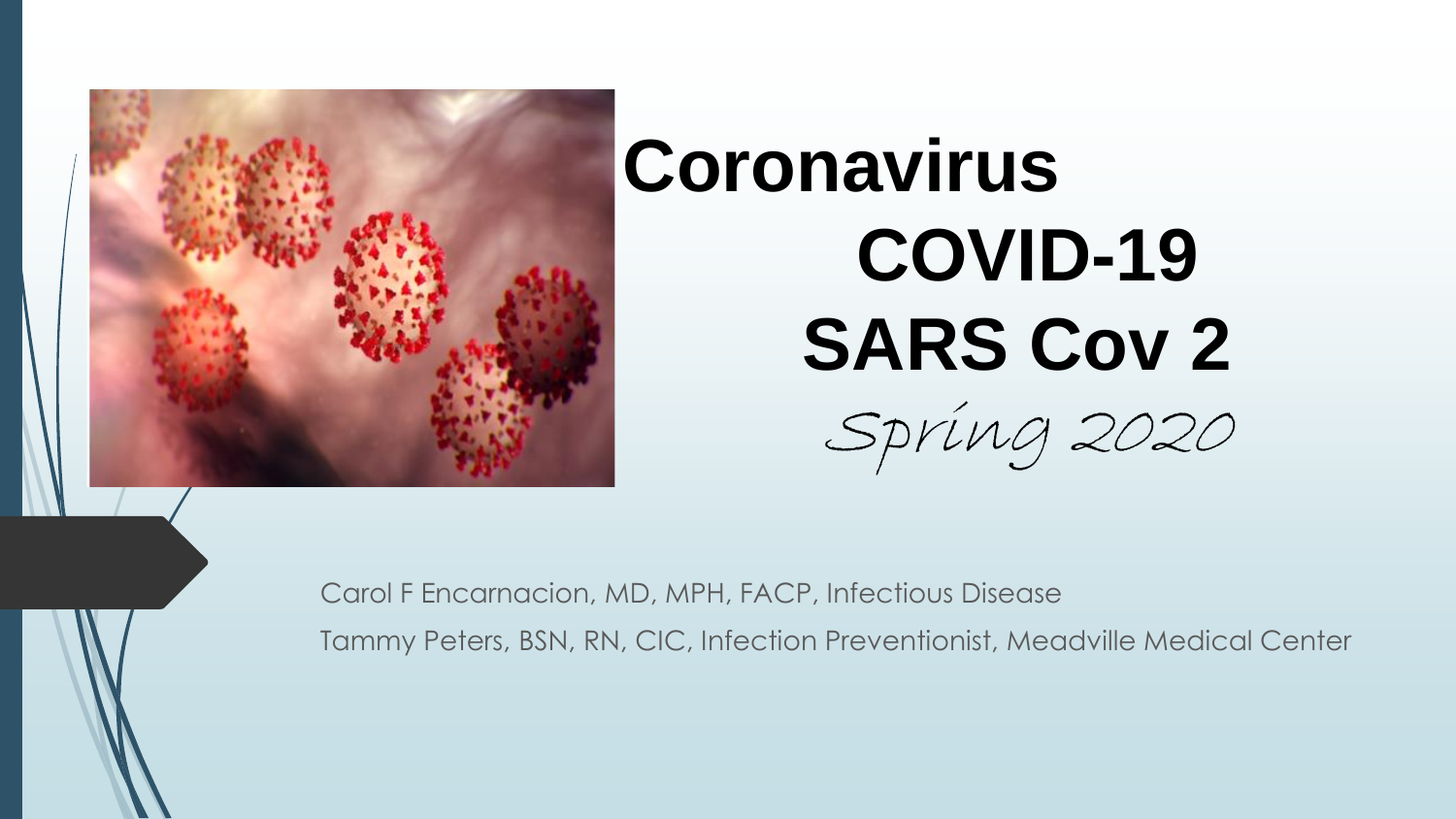Situation Report Map Source: CDC May 11, 2020 AM Confirmed SARS Cov 2 cases world : 4,210,318 Deaths: 284,448 USA: 1.368 million Deaths: 80,789 PA: 60, 056 Deaths: 3,823 Source: Worldometer Countries reporting any cases COVID-19

Countries not reporting cases COVID-19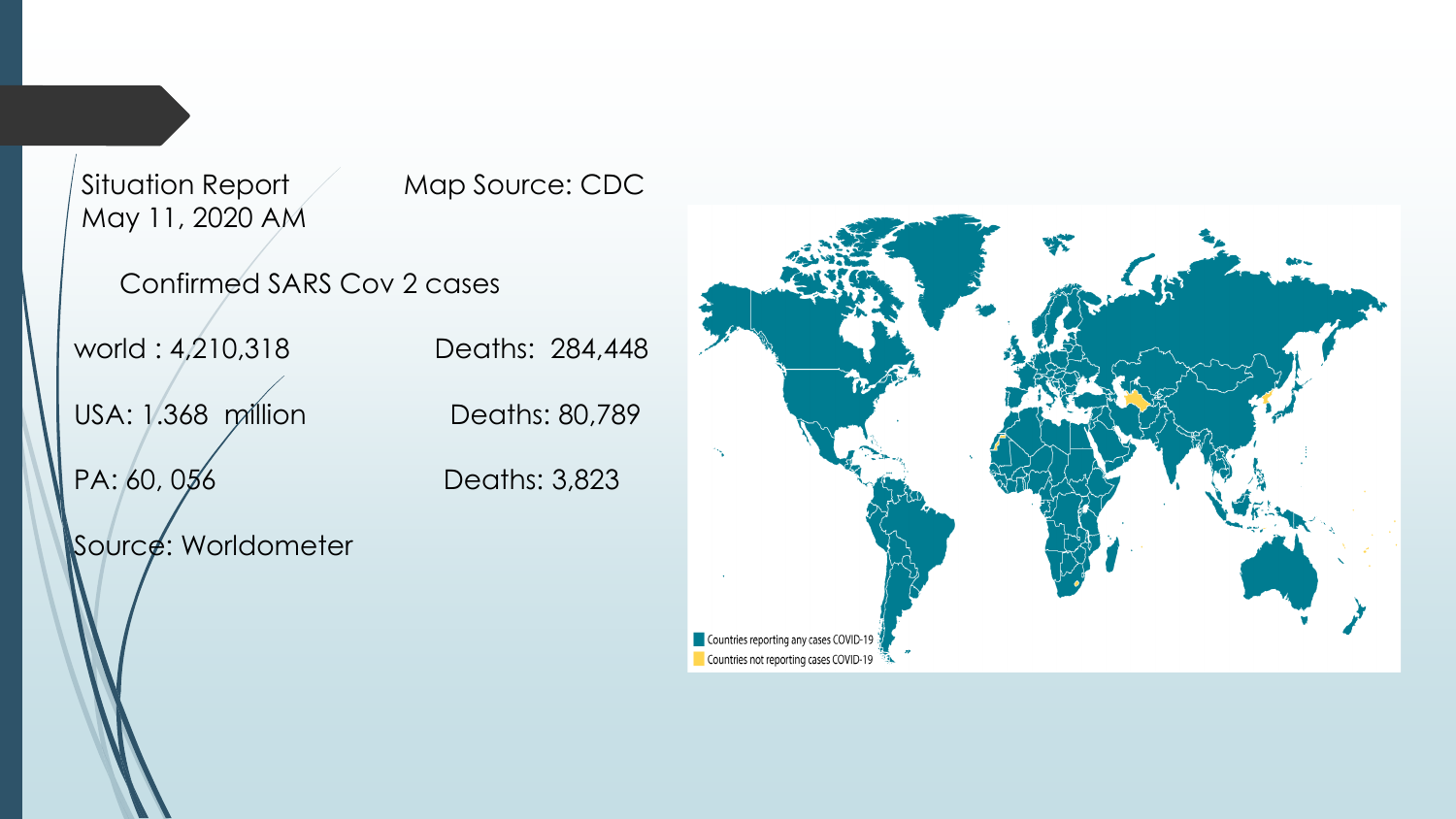#### Covid 19/ SARS Cov 2



Source: Sui Huang: medium.com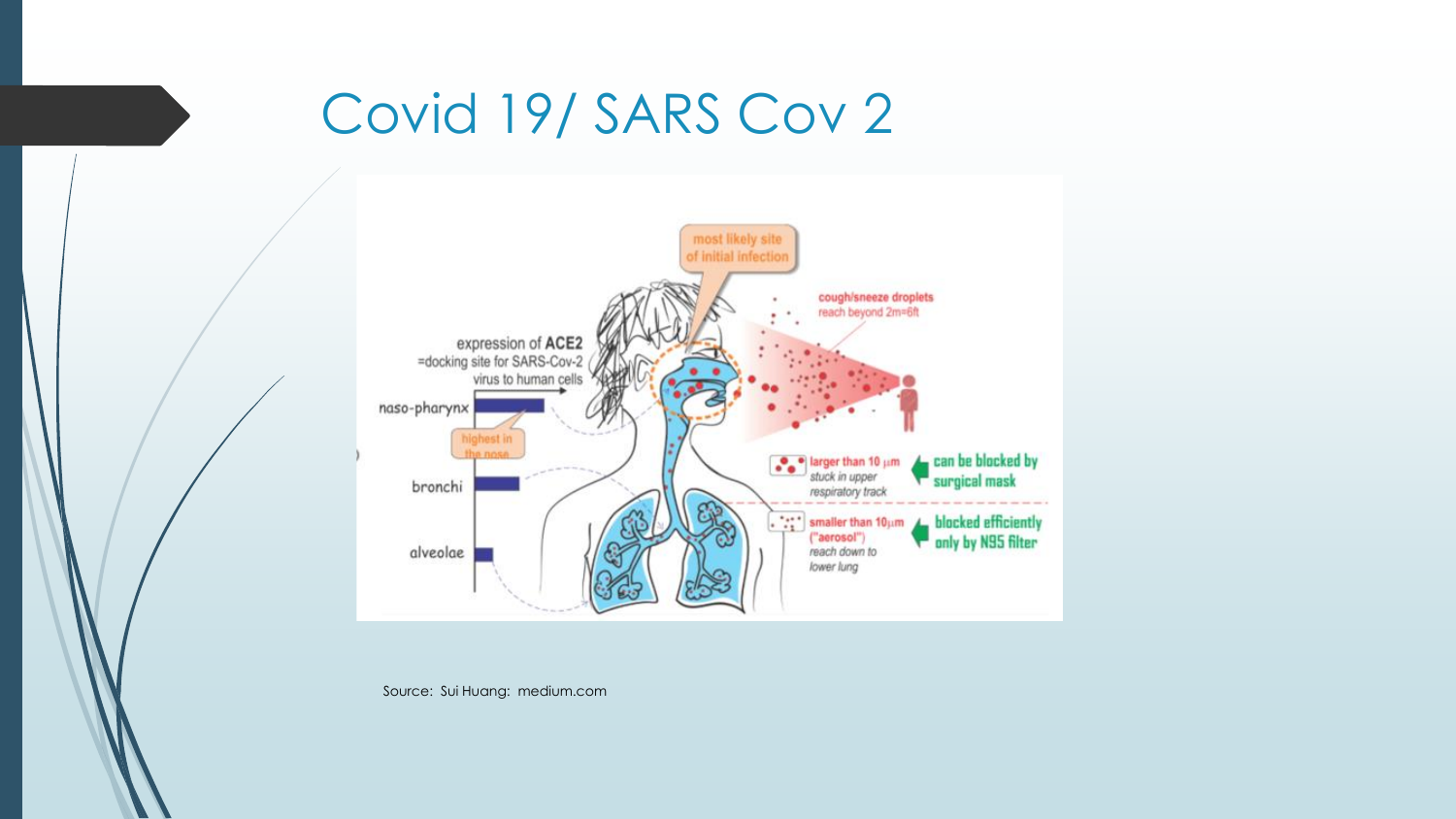#### **2019 NOVEL CORONAVIRUS**

**Coronavirus causes respiratory illnesses** 

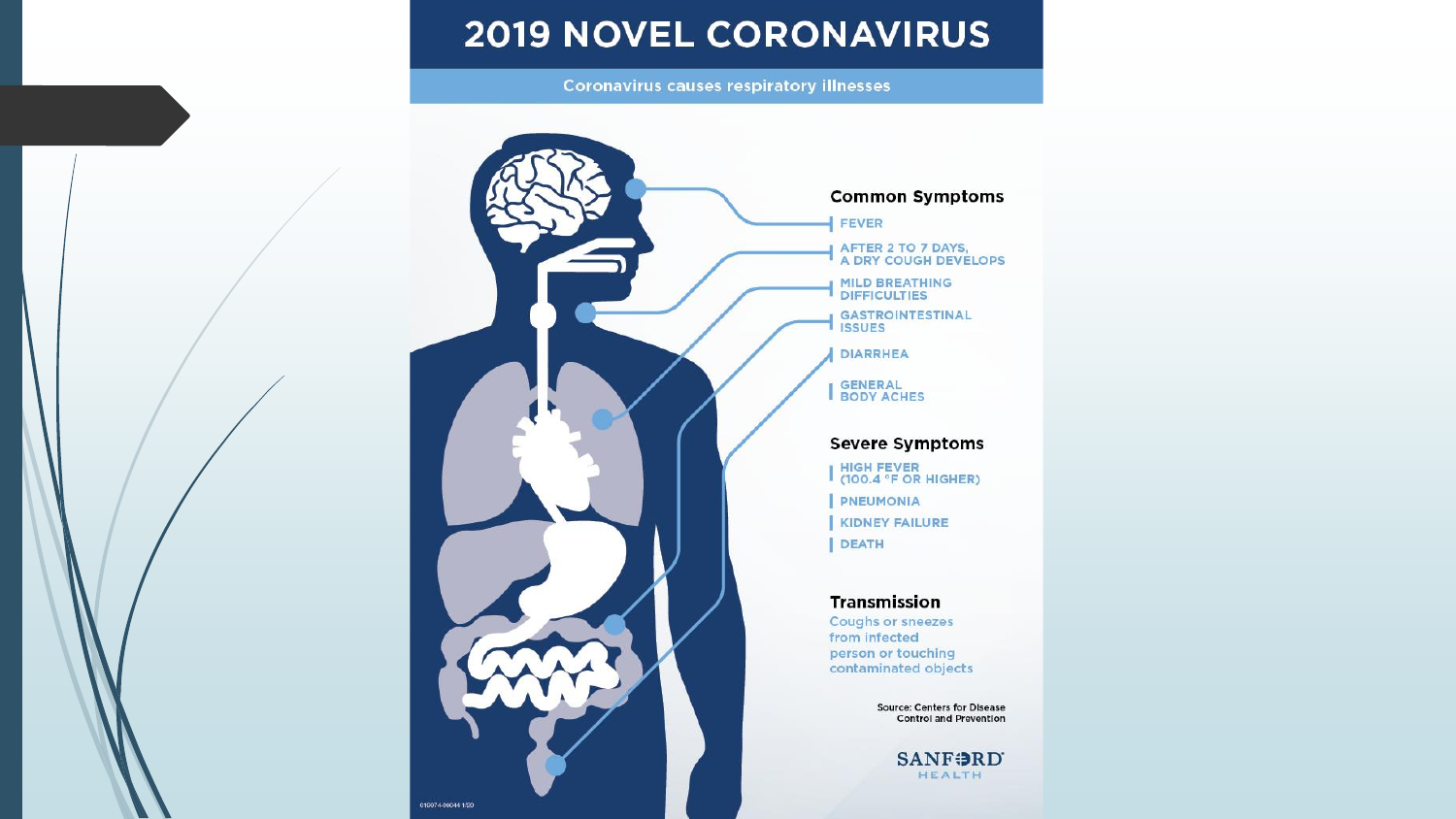#### Spectrum of Sars Cov2 Infection

Asymptomatic: 2-80%

Recovery

#### Those with symptoms

- Mild Symptoms : 81%
- Severe (14 % ) Critical 5%

Complete recovery or with Residual **Complications** 

Risk Factors for Severe Illness :

Age 65+,Heart Disease, DM, chronic lung disease, Cancer, Chronic kidney disease , Obesity , smoking, HTN

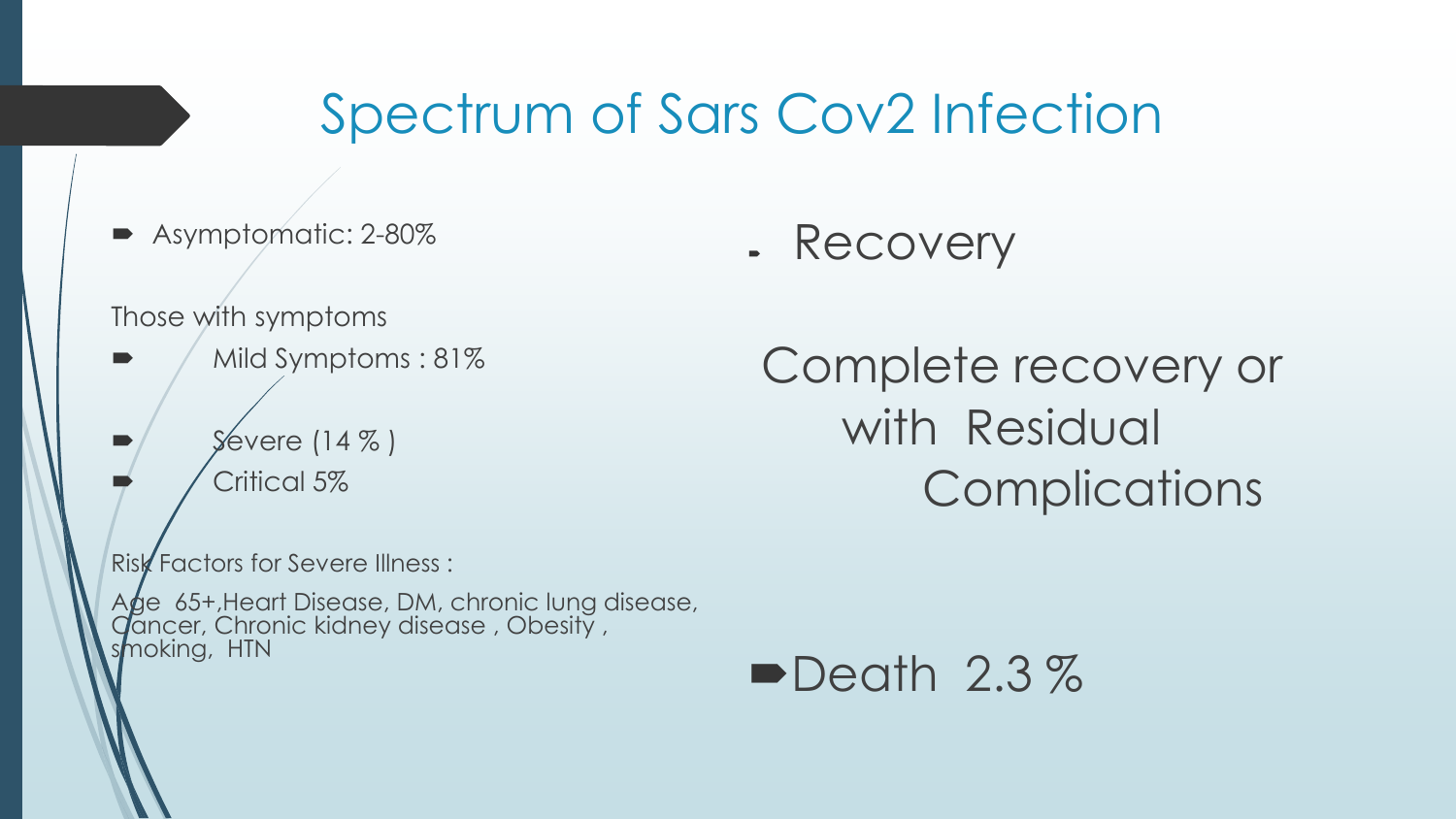### Covid 19/ SARS Cov 2

- **Incubation Period: 3-11 days** 
	- 97% with symptoms 11.5 days
- Viral transmission: 2 days before Symptoms while symptomatic
- sputum
- feces
- **De** urine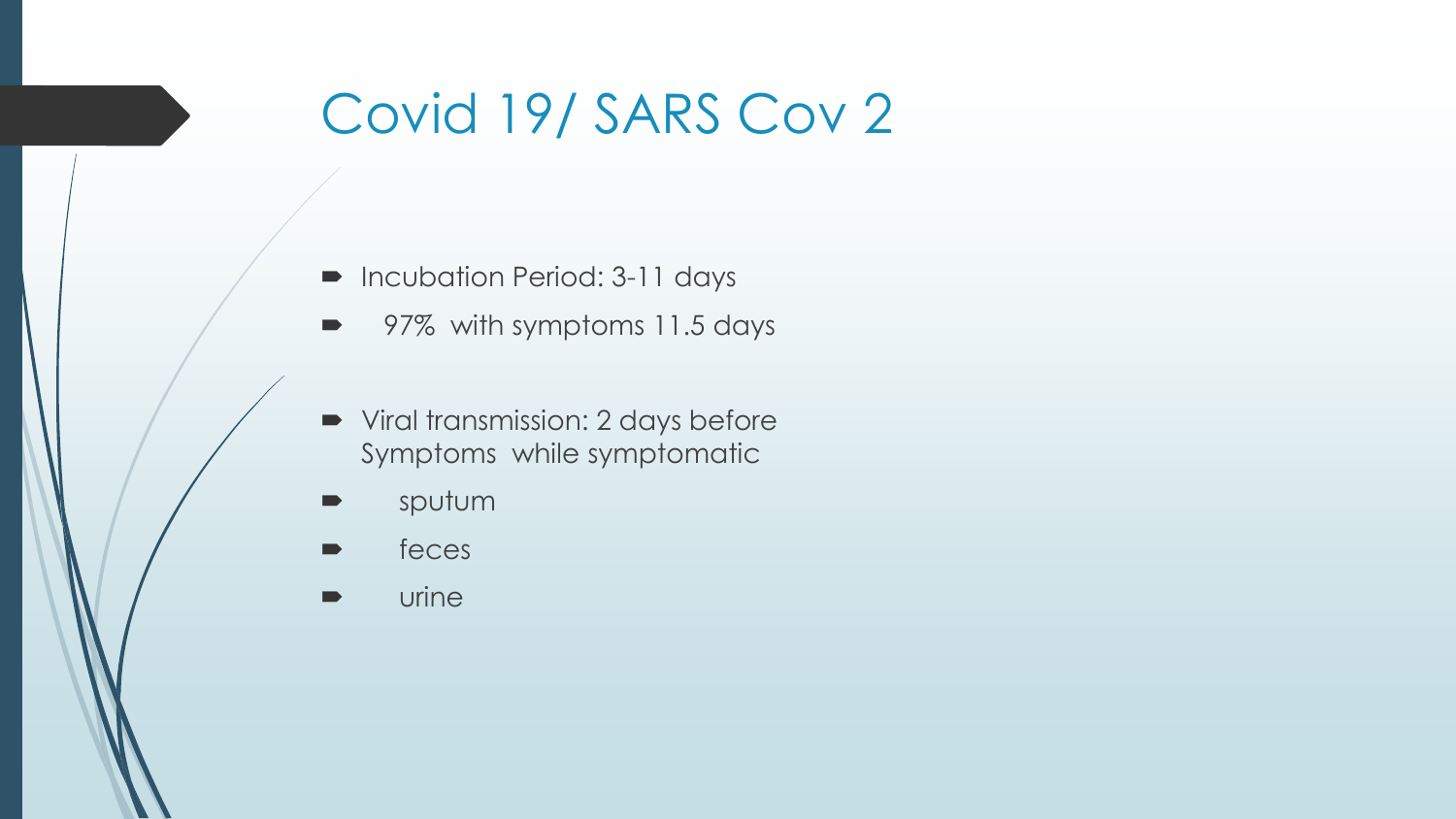## Testing:

- Swabs: Nasopharyngeal oropharyngeal nasal >Respiratory specimen Sputum Tracheal aspirate Broncheoalveolar lavage
- Blood antibody tests
- Covid IgG and IgM)

#### **Appropriate Specimen Types** (WHO & CDC)

- NPS and OPS in VTM/UTM
- Nasopharyngeal ٠ wash/aspirate
- **Nasal aspirate** ٠

URT

٠

Refrigerate specimen at 2-8°C up to 72 hours; if exceeding 72 hours, freeze at -70°C and ship on dry ice

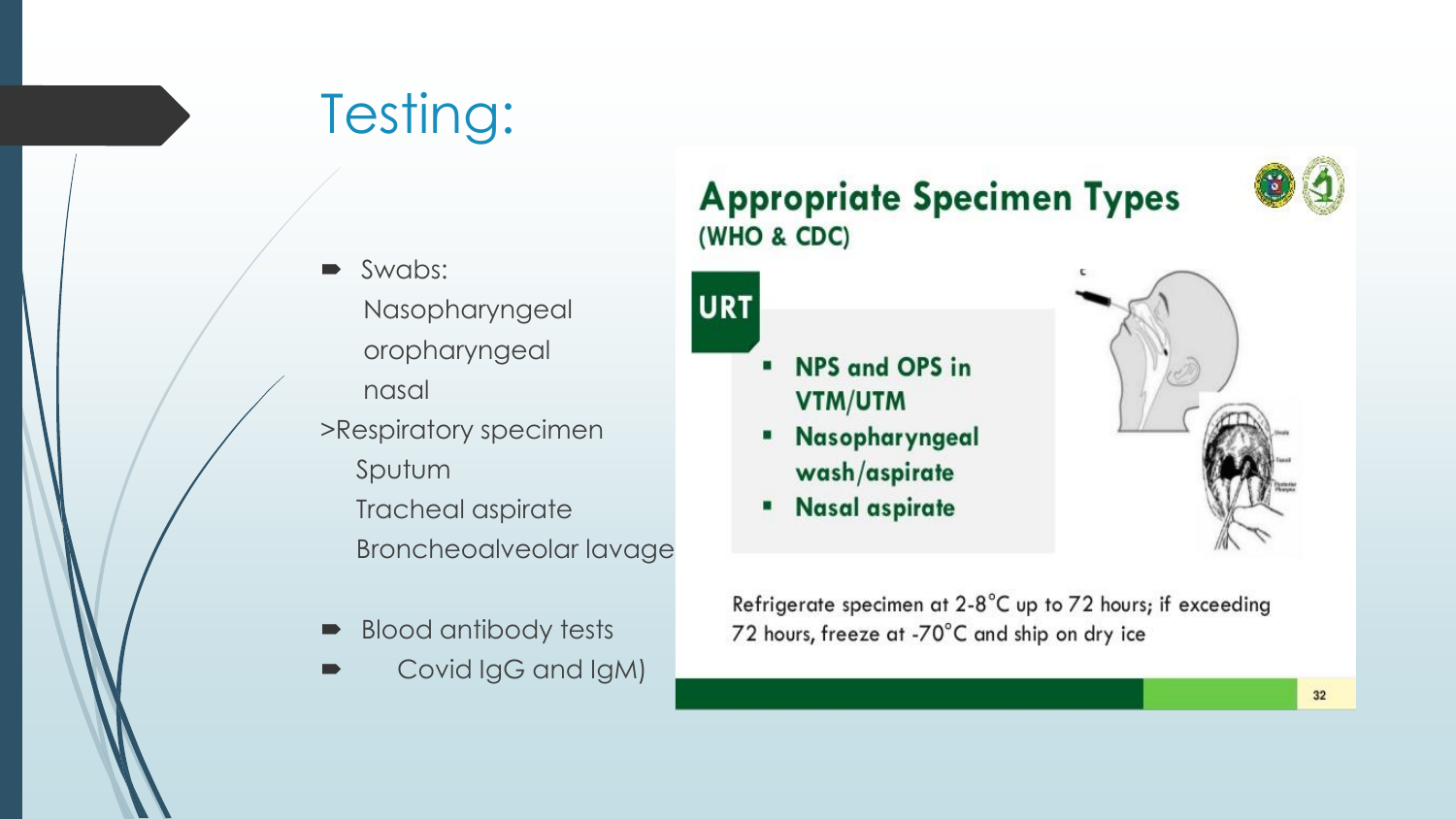#### Management:

- Outpatient : Rest, Fluids
- vitamin/minerals (Vitamin C, Zinc, Vitamin D, melatonin at bedtime)
- Severe/Hospitalized/ Complications 1. Supportive: oxygenation/ventilation 2. Monifor systems: Heart, lungs, kidneys, blood 3. **No FDA approved drug: Under investigation Emergency use authorization**  Drugs: Remdesivir No direct antiviral effect: hydroxychloroquine Azithromycin/doxycycline: antibacterial Tocilizumab 4. donated Plasma from previously Covid infected people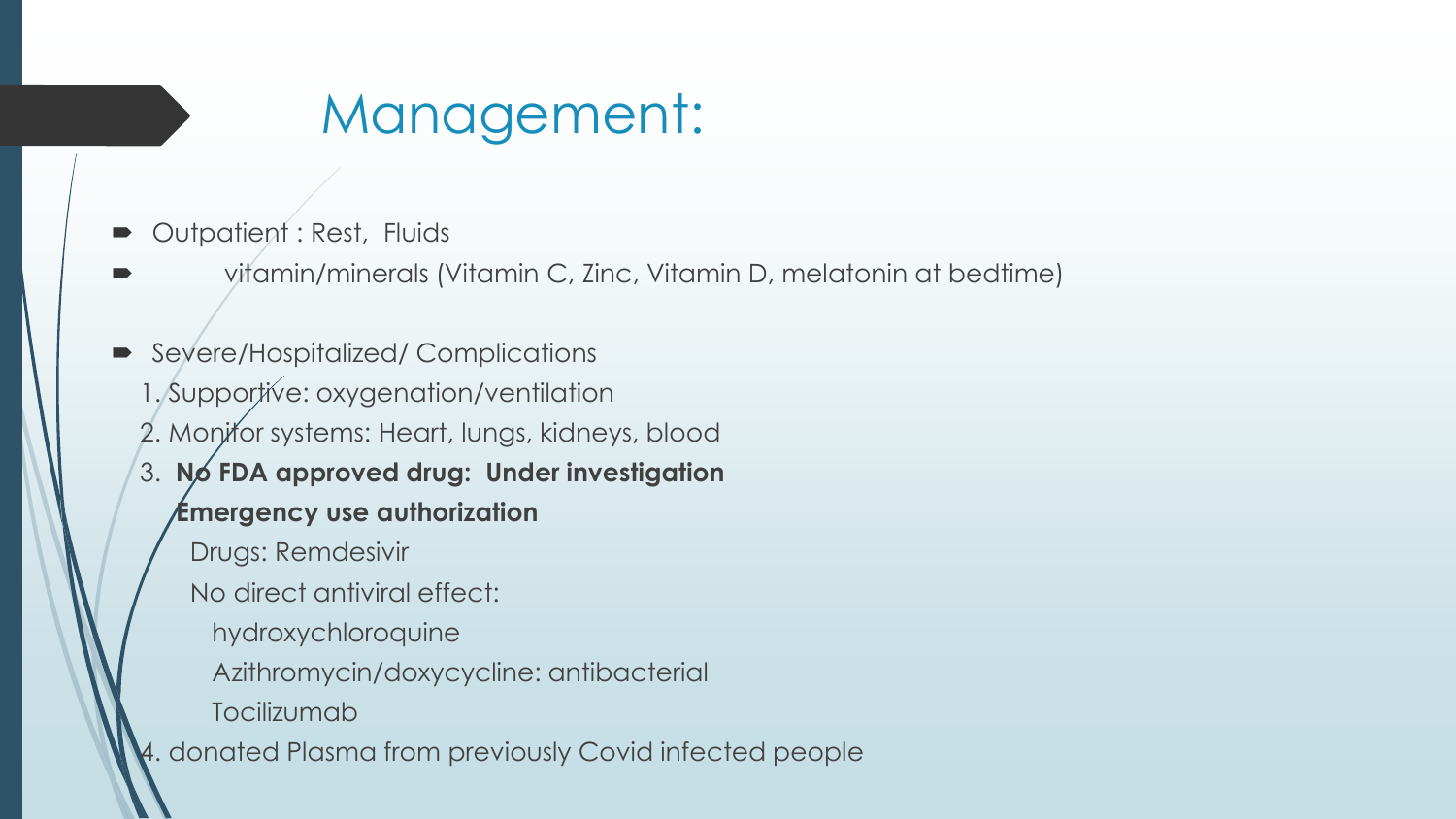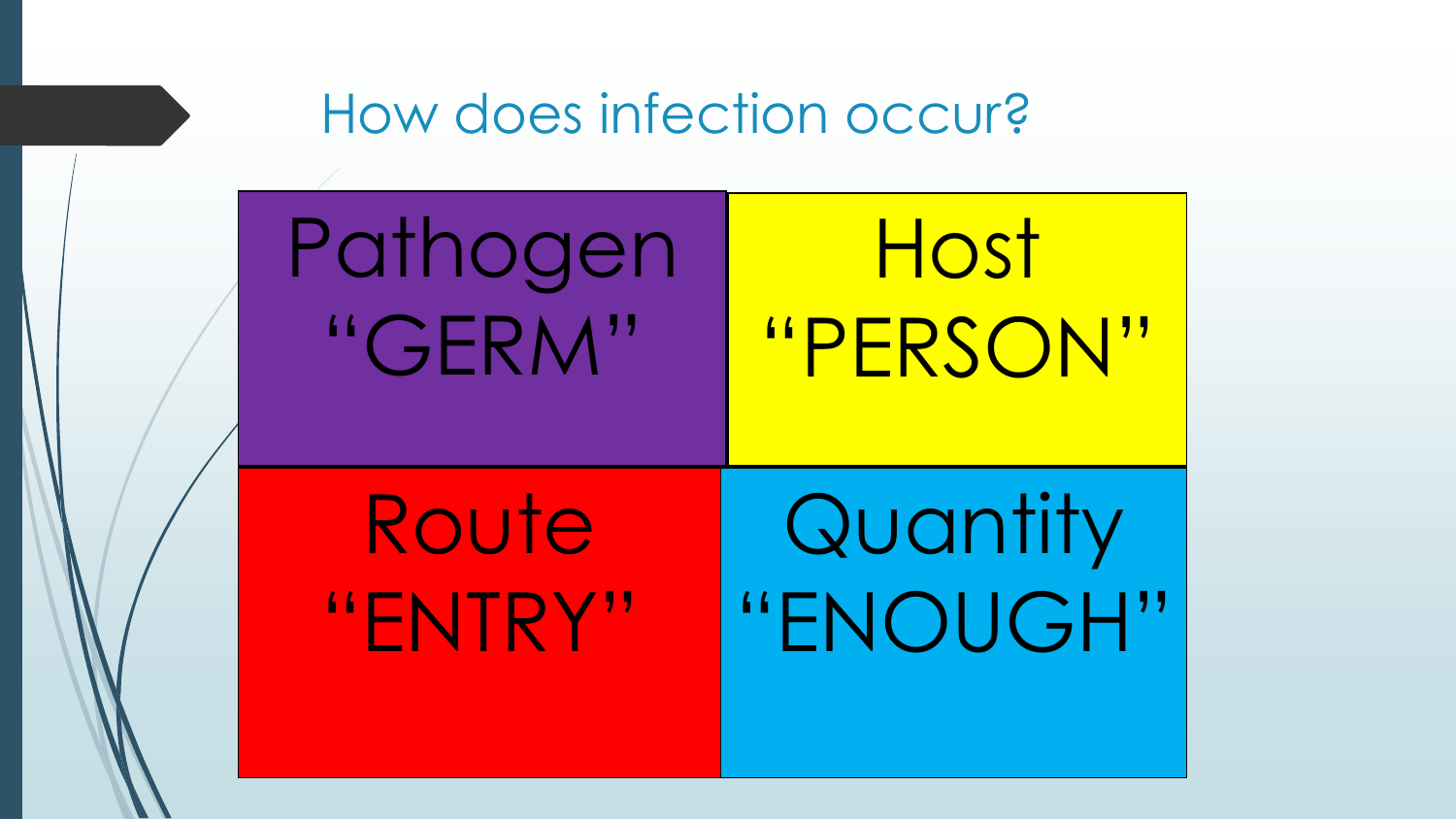#### Four parts of infection:

- 1. Pathogen (germ or virus)
- 2. Host (person)
- 3. Route (entry-through the respiratory tract, eyes, nose, mouth)
- 4. Quantity (enough of the pathogen to cause infection)

\*\*If one of these is gone, the infection doesn't occur.

What can we do to stop the infection?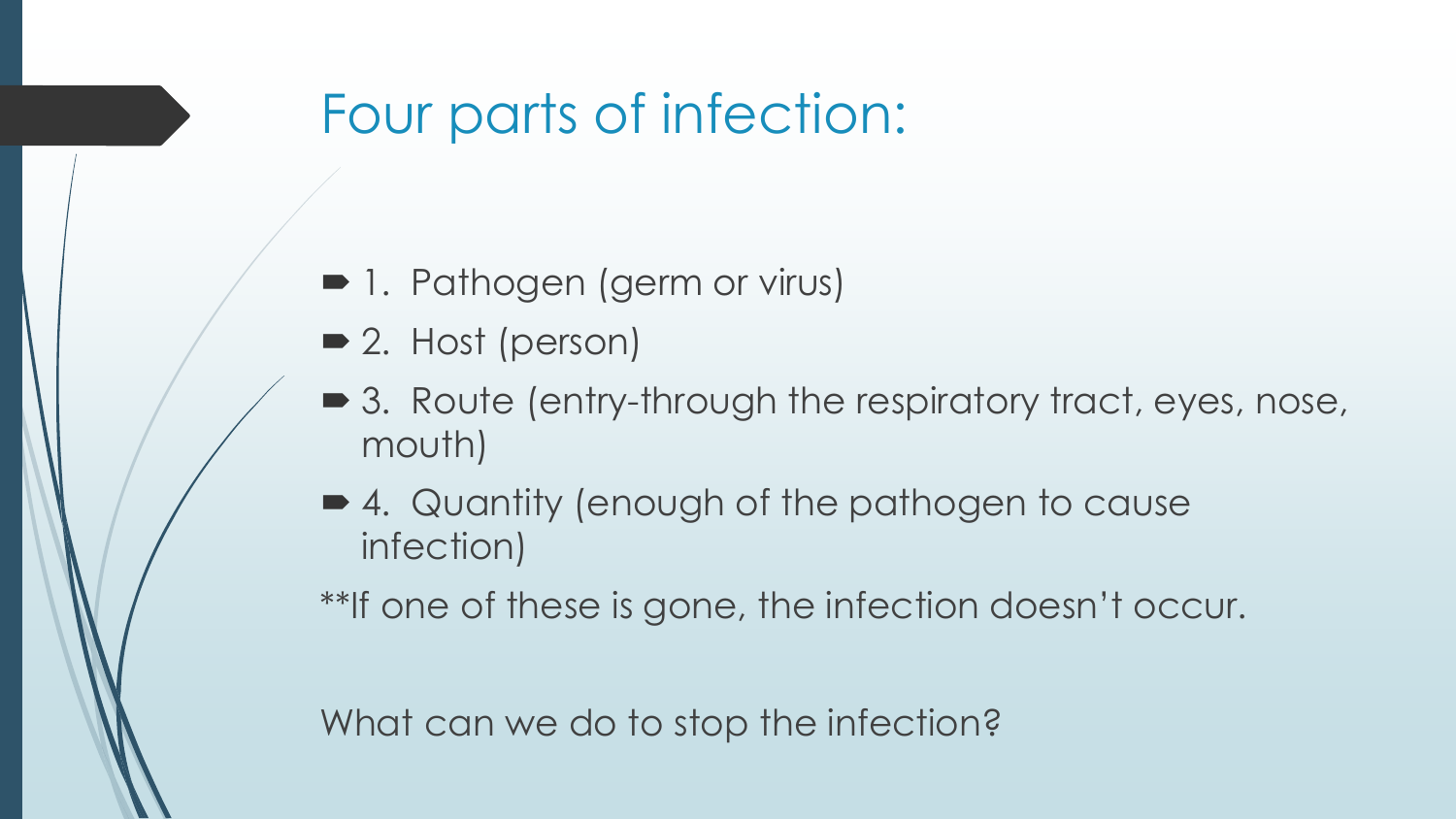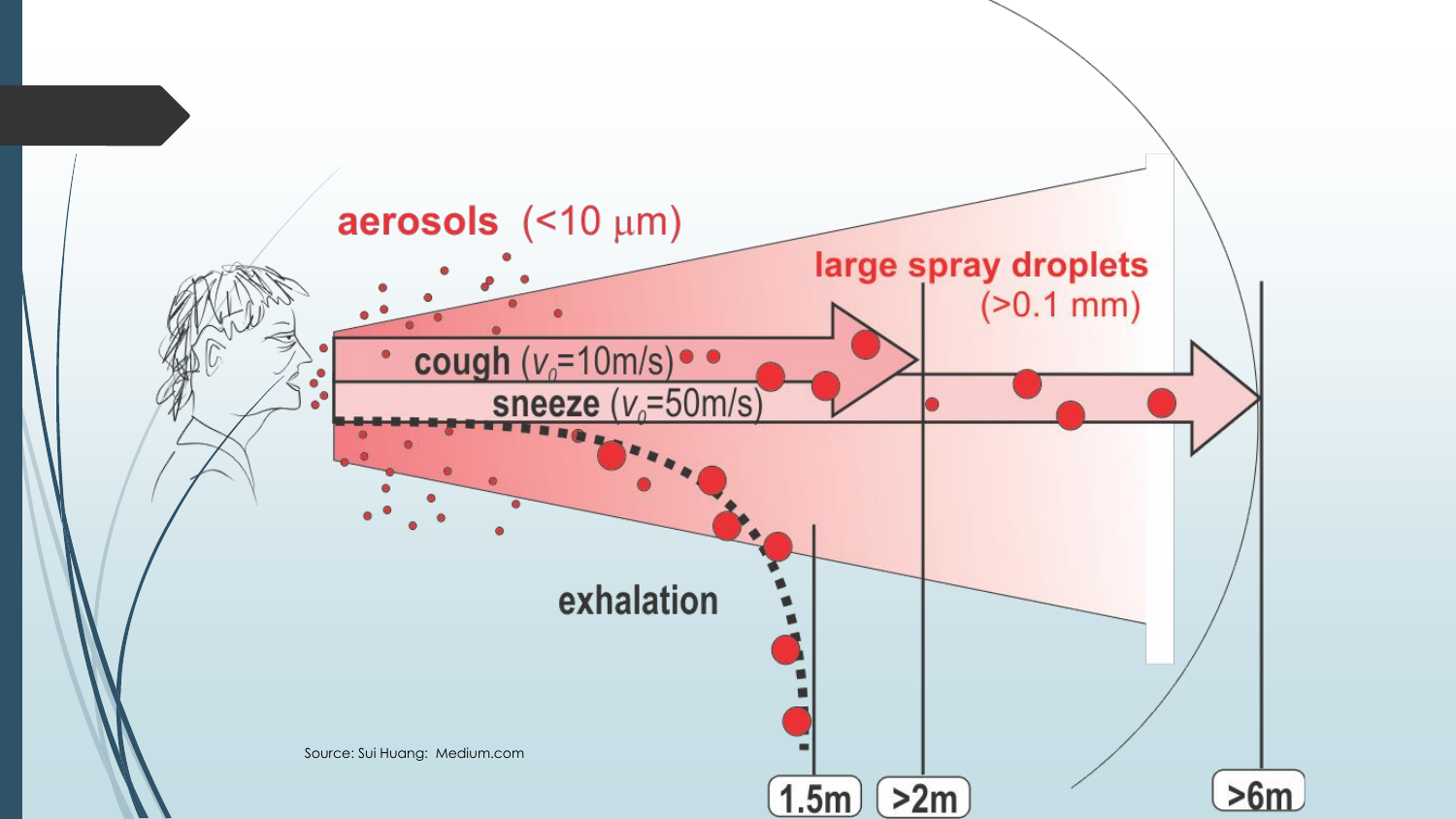#### Stop the infection! Ways…..

- $\blacksquare$  1. Wash your hands.
- 2. Cover your cough
- 3. Clean and disinfect surfaces.
- 4. Wear a mask.
- 5. Social distancing—6 foot
- 6. Avoid touching the face with hands.
- 7. Vaccinate! (when available)
- 8. Contact tracing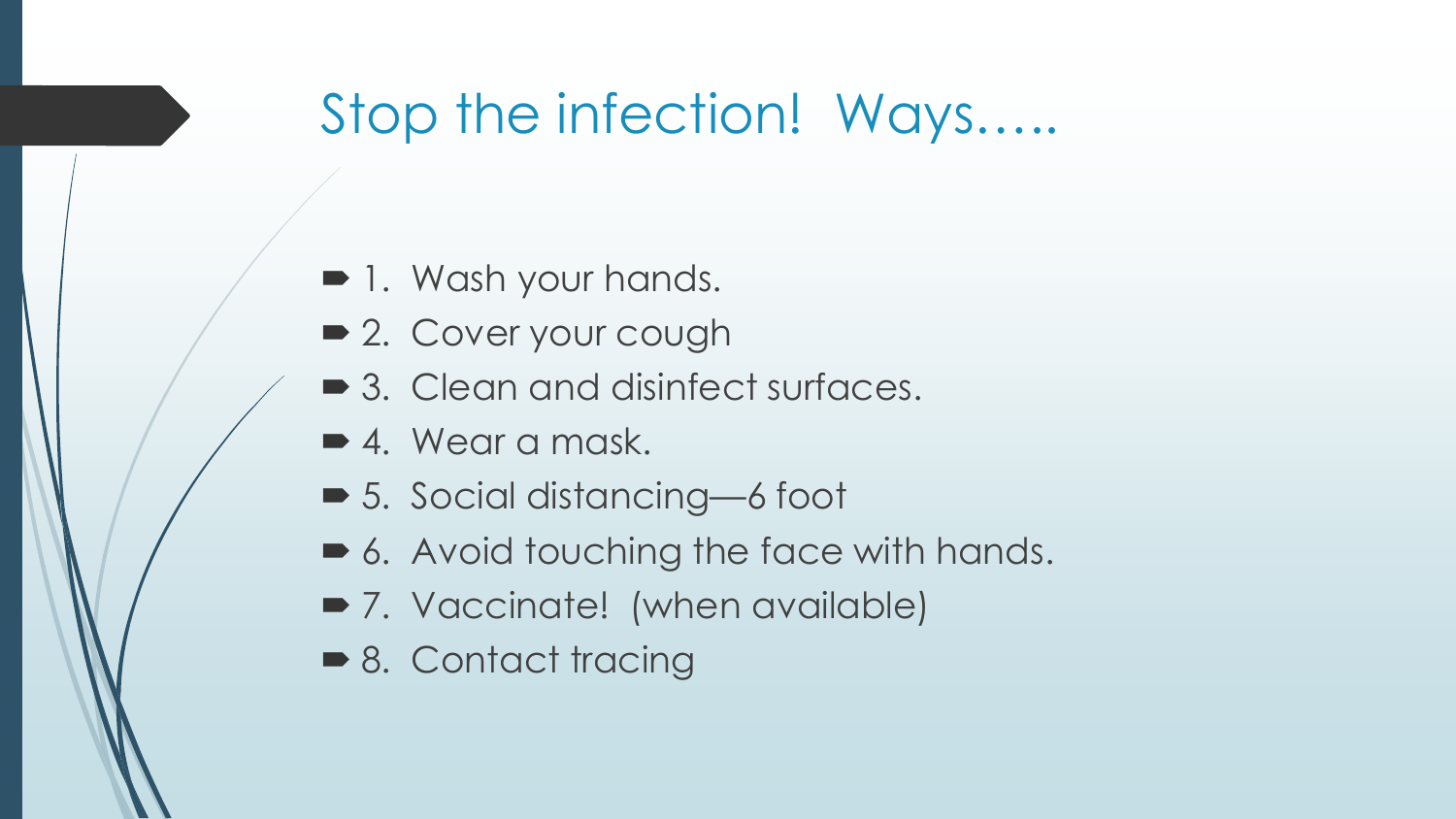### Traditional worship---let's walk through this…..

- 1. Enter sanctuary---Greeter? Avoid hand shaking. Give a squirt of hand sanitizer as a greeting!
- 2. Seat placement—could be problematic. Families and household members can sit together---otherwise, 6 foot distance should be honored
- 3. Books, bulletins and bibles—–? Can these be on a projector?
- 4. Masking? Should be encouraged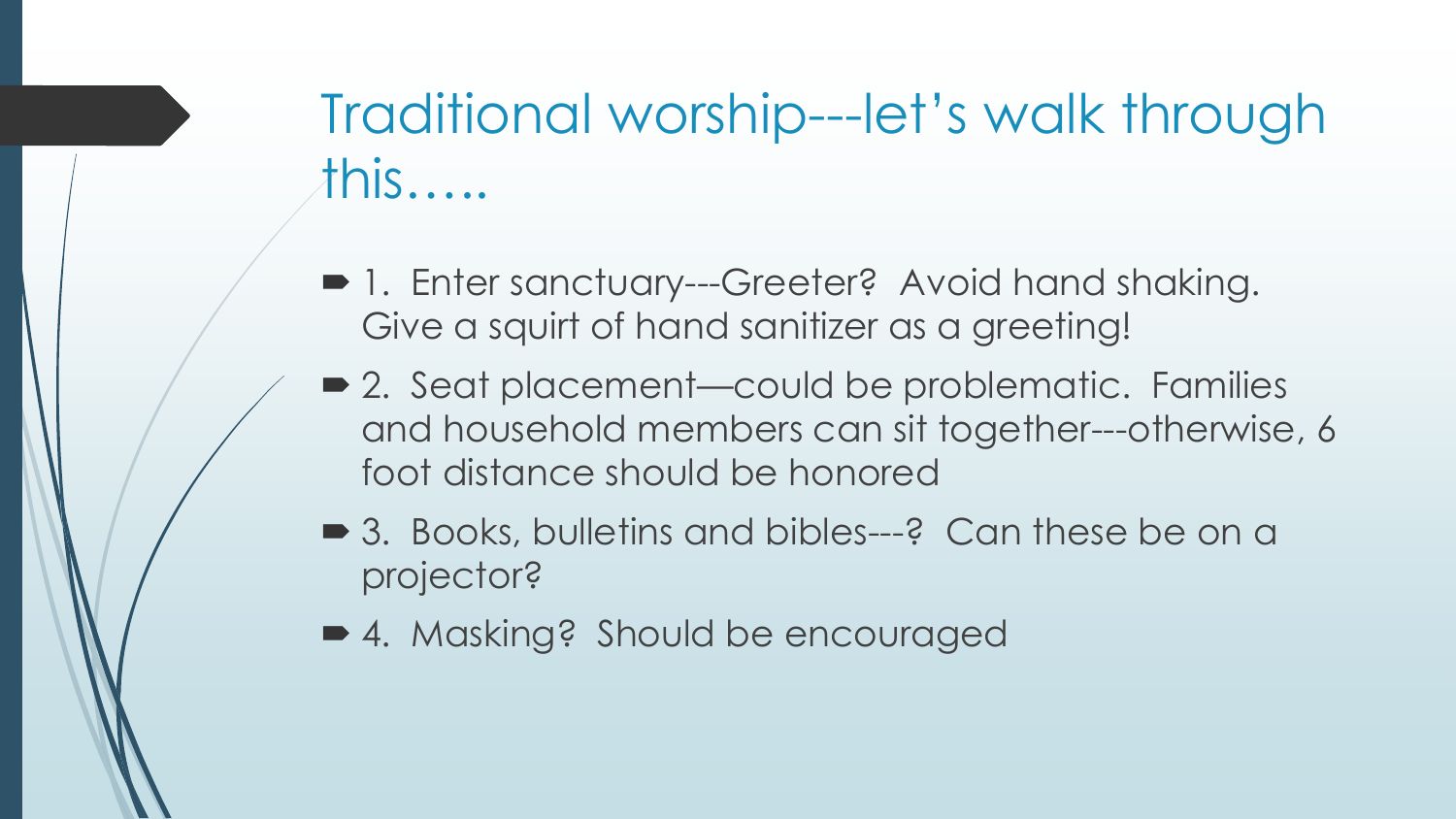## Traditional worship---let's walk through this…..

- 5. Elements—consider creating an individual packet for administering communion
- 6. Music—praise team and choirs should be 6 foot apart, or consider recorded music.

Singing--Concerns of aerosolization

- 7. Offering—a box to place the envelopes rather than passing the plate
- 8. Departing—offer another dollop of sanitizer for the road—and sanitize the sanctuary after use!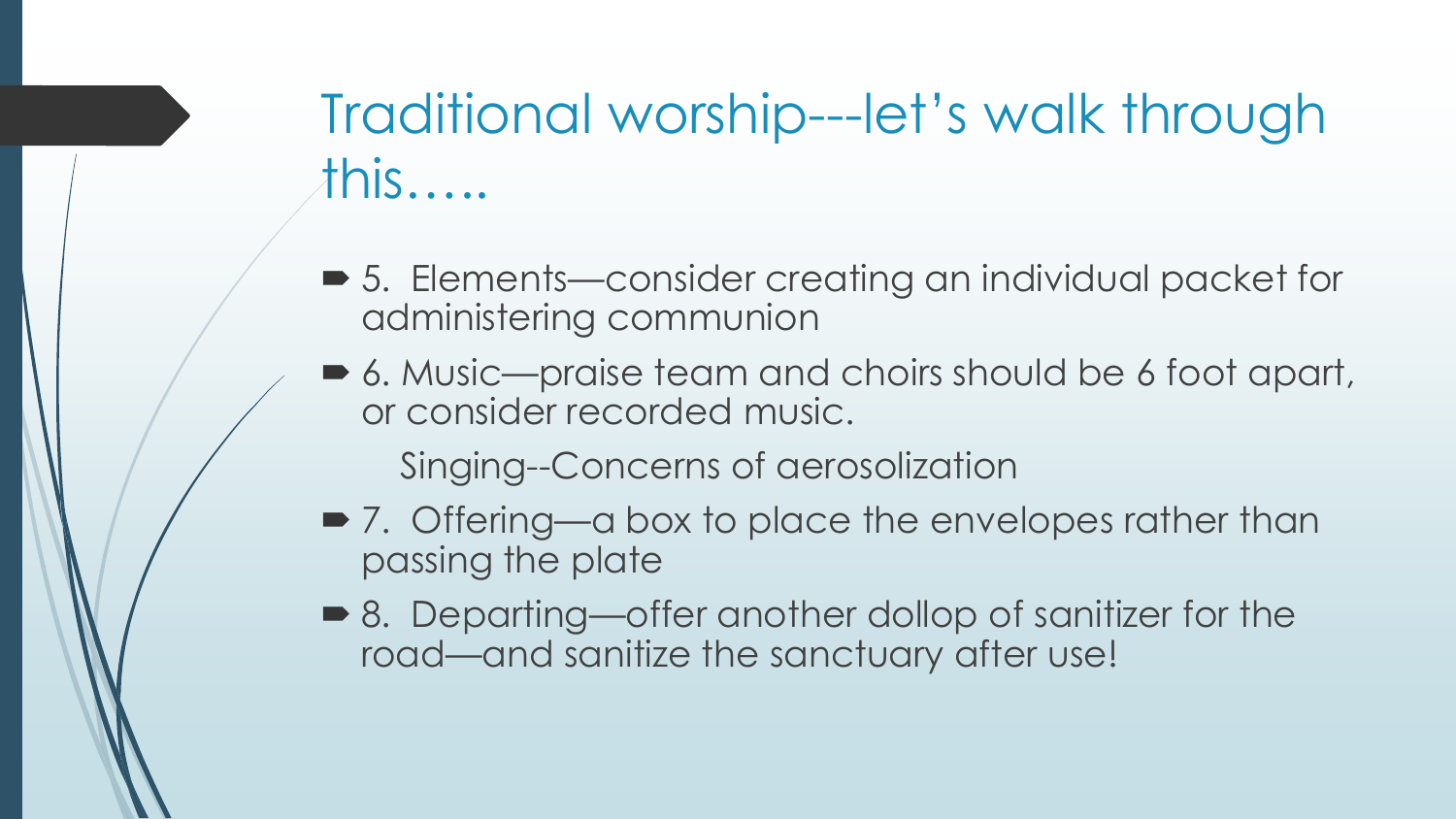#### The new normal…..

- Social distancing
- Masking
- Small groups
- videos/teleconferencing
- Phone calls
- Outside gatherings